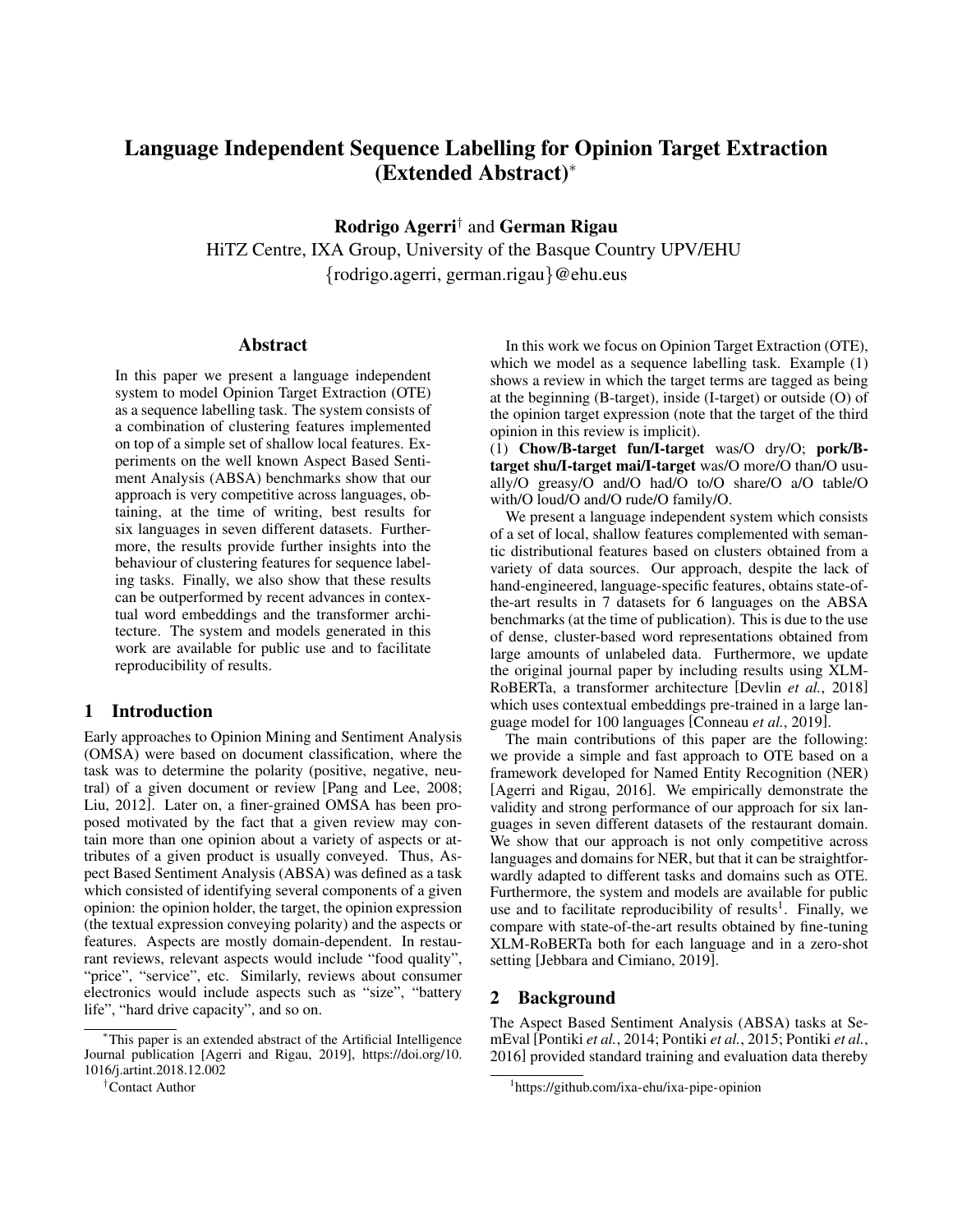<span id="page-1-1"></span>

| Language    | ABSA | No. of Tokens and Opinion Targets |          |          |       |          |          |  |
|-------------|------|-----------------------------------|----------|----------|-------|----------|----------|--|
|             |      |                                   | Train    |          | Test  |          |          |  |
|             |      | Token                             | B-target | I-target | Token | B-target | I-target |  |
| en          | 2014 | 47028                             | 3687     | 1457     | 12606 | 1134     | 524      |  |
| en          | 2015 | 18488                             | 1199     | 538      | 10412 | 542      | 264      |  |
| en          | 2016 | 28900                             | 1743     | 797      | 9952  | 612      | 274      |  |
| es          | 2016 | 35847                             | 1858     | 742      | 13179 | 713      | 173      |  |
| $_{\rm fr}$ | 2016 | 26777                             | 1641     | 443      | 11646 | 650      | 239      |  |
| nl          | 2016 | 24788                             | 1231     | 331      | 7606  | 373      | 81       |  |
| ru          | 2016 | 51509                             | 3078     | 953      | 16999 | 952      | 372      |  |
| tr          | 2016 | 12406                             | 1374     | 516      | 1316  | 145      | 61       |  |

Table 1: ABSA SemEval 2014-2016 datasets for the restaurant domain. B-target indicates the number of opinion targets in each set; I-target refers to the number of multiword targets.

helping to establish a clear benchmark for the OTE task. The ABSA 2014 and 2015 tasks consisted of English reviews only, whereas in the 2016 task 7 more languages were added. The only constant in each of the ABSA editions was the inclusion, for the Opinion Target Extraction (OTE) sub-task, of restaurant reviews for every language. Thus, we decided to focus on the restaurant domain across 6 languages and the three different ABSA editions. The ABSA task consisted of identifying, for each opinion, the opinion target, the aspect referred to by the opinion and the aspect's polarity. It should be noted that, out of the three opinion components, only the targets are explicitly annotated in the text. Opinion expressions such as "dry", "greasy" or "loud and rude" are not annotated.

Among the participants (for English) one team [\[Toh and](#page-4-9) [Wang, 2014;](#page-4-9) [Toh and Su, 2015\]](#page-4-10) was quite successful. For the first two editions they developed a CRF system with extensive handcrafted linguistic features. For ABSA 2016, added the output of a Recurrent Neural Network (RNN) to provide additional features. They were the best system in 2014 and 2016. In 2015 the best system was a preliminary version of the one presented in this work [\[San Vicente](#page-4-11) *et al.*, 2015].

From 2015 onwards most works are based on deep learning. [Poria *et al.*[, 2016\]](#page-4-12) presented a 7 layer deep CNN combining word embeddings trained on a 5 billion word corpus extracted from Amazon [\[McAuley and Leskovec, 2013\]](#page-4-13), POS tag features and manually developed linguistic patterns based on syntactic analysis and SenticNet [\[Cambria](#page-4-14) *et al.*, 2014]. They only evaluate their system on the English 2014 data, obtaining best results up to date on that benchmark. More recently, [Wang *et al.*[, 2017\]](#page-4-15) proposed a coupled multi-layer attention (CMLA) network where each layer consists of a couple of attentions with tensor operators. While previous successful approaches modelled OTE as an independent task, in the CMLA model the attentions interactively learn both the opinion targets and the opinion expressions. As opinion expressions are not available in the original ABSA datasets, they had to manually annotate the training and testing data with the required opinion expressions. Using this new manual information to train their CMLA network they reported the best results so far for ABSA 2014 and 2015 (English only).

Finally, [\[Li and Lam, 2017\]](#page-4-16) develop a multi-task learning framework consisting of two LSTMs equipped with extended memories and neural memory operations. As [\[Wang](#page-4-15) *et al.*, [2017\]](#page-4-15), they use opinion expressions annotations for a joint modeling of opinion targets and expressions. However, unlike [Wang *et al.*[, 2017\]](#page-4-15) they do not manually annotate the opinion expressions. Instead they manually add sentiment lexicons and rules based on dependency parsing in order to find the opinion words required to train their system. Using this hand-engineered system, they report state of the art results only for English on the ABSA 2016 dataset. Summarizing, up to the publication of our journal paper there was not a multilingual system that obtained competitive results across the languages included in the ABSA benchmark. This could be due to the complex and language-specific systems that performed best for English [Poria *et al.*[, 2016\]](#page-4-12), or perhaps because the CMLA approach of [Wang *et al.*[, 2017\]](#page-4-15) would require, in addition to the opinion targets, the gold standard annotations of the opinion expressions for every language in the ABSA datasets.

## 3 Methodology

The work presented in this research note requires the following resources: (i) Aspect Based Sentiment Analysis (ABSA) data for training and testing; (ii) large unlabelled corpora to obtain semantic distributional features from clustering lexi-cons; and (iii) a sequence labeling system: ixa-pipe-opinion<sup>[2](#page-1-0)</sup>.

Table [1](#page-1-1) shows the ABSA datasets from the restaurant domain for English, Spanish, French, Dutch, Russian and Turkish. For English, the size of the 2015 set is less than half with respect to the 2014 dataset in terms of tokens, and only one third in number of targets. The French, Spanish and Dutch datasets are quite similar in terms of tokens although the number of targets in the Dutch dataset is comparatively smaller, possibly due to the tendency to construct compound terms in that language. The Russian dataset is the largest whereas the Turkish set is by far the smallest one.

Apart from the manually annotated data, we also leveraged large, publicly available, unlabeled data to train the clusters: (i) Brown 1000 clusters and (ii) Clark and Word2vec clusters in the 100-800 range. In order to induce clusters from the restaurant domain we used 450M words from the *Yelp Academic Dataset*[3](#page-1-2) . For the rest of the languages we used their corresponding Wikipedia dumps<sup>[4](#page-1-3)</sup>. The pre-processing and

<span id="page-1-0"></span><sup>2</sup> <https://github.com/ixa-ehu/ixa-pipe-opinion>

<span id="page-1-2"></span><sup>3</sup> http://www.yelp.com/dataset challenge

<span id="page-1-3"></span><sup>&</sup>lt;sup>4</sup>More details in the original paper, Table 2.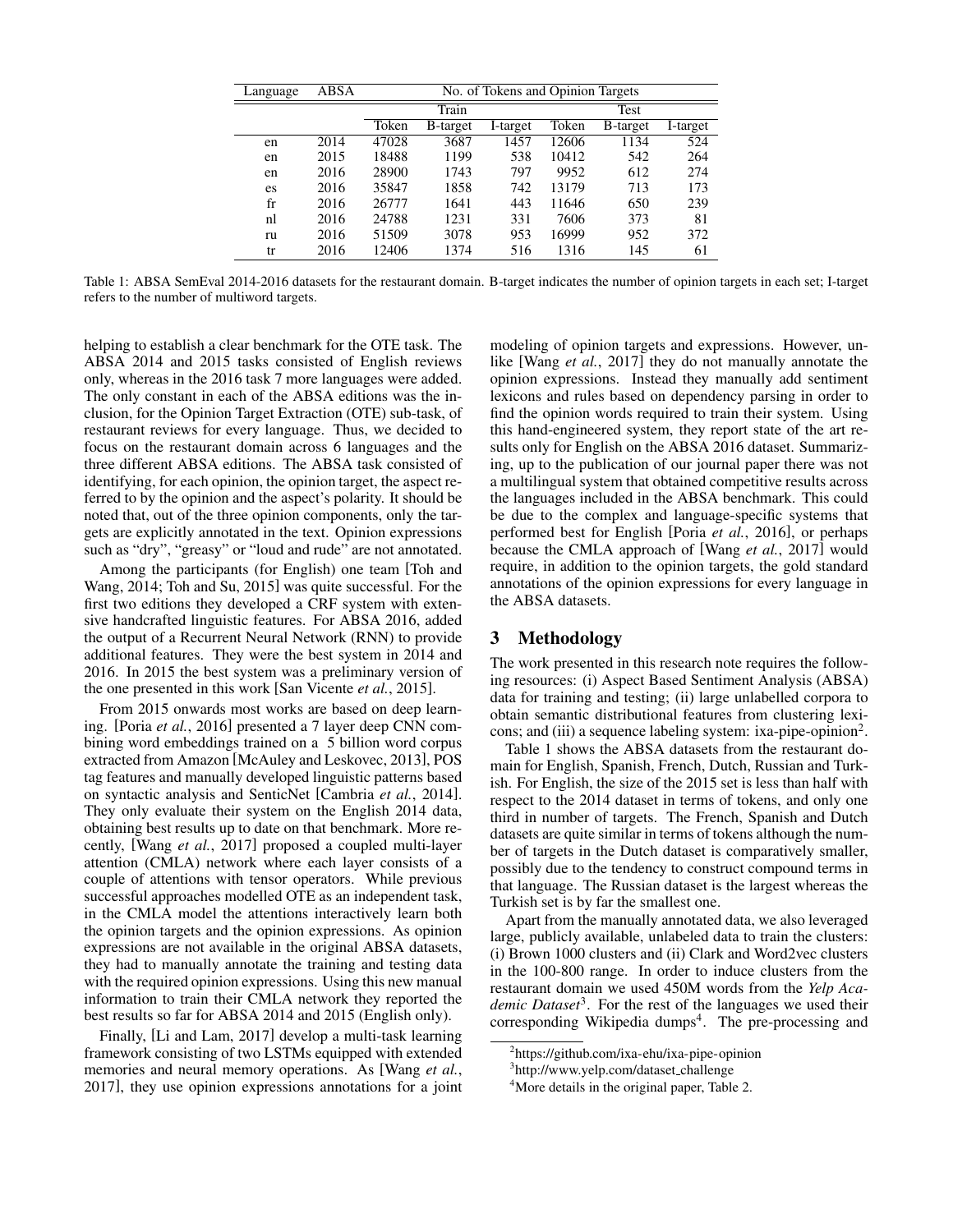<span id="page-2-1"></span>

|                     |       | 2014  |       |       | 2015  |       |       | 2016  |       |
|---------------------|-------|-------|-------|-------|-------|-------|-------|-------|-------|
| Features            | D     |       | F1    | P     | R     | F1    |       | R     | F1    |
| Local $(L)$         | 81.84 | 74.69 | 78.10 | 76.82 | 54.43 | 63.71 | 74.41 | 61.76 | 67.50 |
| $L + BY$            | 77.84 | 84.57 | 81.07 | 71.73 | 63.65 | 67.45 | 74.49 | 71.08 | 72.74 |
| $L + CYF100-CYR200$ | 82.91 | 84.30 | 83.60 | 73.25 | 61.62 | 66.93 | 74.12 | 72.06 | 73.07 |
| $L + W2VW400$       | 76.82 | 82.10 | 79.37 | 74.42 | 59.04 | 65.84 | 73.04 | 65.52 | 69.08 |
| $L + ALL$           | 81.15 | 87.30 | 84.11 | 72.90 | 69.00 | 70.90 | 73.33 | 73.69 | 73.51 |

Table 2: ABSA 2014-2016 English results. BY: Brown Yelp 1000 classes; CYF100-CYR200: Clark Yelp Food 100 classes and Clark Yelp Reviews 200 classes; W2VW400: Word2vec Wikipedia 400 classes; ALL: BY+CYF100-CYR200+W2VW400.

tokenization was performed with the IXA pipes tools [\[Agerri](#page-4-17) *et al.*[, 2014\]](#page-4-17).

### 3.1 ixa-pipe-opinion

We adapt for this task the sequence labeler implemented in [\[Agerri and Rigau, 2016\]](#page-4-4). By design, the sequence labeller aims to establish a simple and shallow feature set, avoiding any linguistic motivated features, with the objective of removing any reliance on costly extra gold annotations and/or cascading errors across annotations. The system consists of: (i) Local, shallow features based mostly on orthographic, word shape and n-gram features plus their context; and (ii) three types of simple clustering features, based on unigram matching: (i) Brown [\[Brown](#page-4-18) *et al.*, 1992] clusters, taking the 4th, 8th, 12th and 20th node in the path; (ii) Clark [\[Clark, 2003\]](#page-4-19) clusters and, (iii) Word2vec [\[Mikolov](#page-4-20) *et al.*, 2013] clusters, based on K-means applied over the extracted word vectors using the skip-gram algorithm.

The clustering features look for the cluster class of the incoming token in one or more of the clustering lexicons induced following the three methods listed above. If found, then the class is added as feature. As we work on a 5 token window, for each token and clustering lexicon at least 5 features are generated. For Brown, the number of features generated depend on the number of nodes found in the path for each token and clustering lexicon used. To choose the best combination of clustering features we tried, via 5-fold cross validation on the training set, every possible permutation of the available Clark and Word2vec clustering lexicons obtained from the data sources. Once the best combination of Clark and Word2vec clustering lexicons per data source was found, we tried to combine them with the Brown clusters. The result is a rather simple but very competitive system which is basically based on generating denser, cluster-based word representations for improving its performance<sup>[5](#page-2-0)</sup>.

#### 4 Experimental Results

Table [2](#page-2-1) presents ixa-pipe-opinion's results for English. We show in bold our best model (ALL) chosen via 5-fold CV on the training data. Moreover, we also show the results of the best models using only one type of clustering feature, namely, the best Brown, Clark and Word2vec models, respectively. The first noteworthy issue is that the same model obtains the best results on the three English datasets. Second, the clusterbased word representations have a huge impact, between 6-7 points in F1 score across the three ABSA datasets. Third, the results show that the combination of clustering features induced from different data sources is crucial.

Table [3](#page-2-2) compares our results with previous work. MIN refers to the multi-task learning framework in [\[Li and Lam,](#page-4-16) [2017\]](#page-4-16). CNN-SenticNet is the 7 layer CNN with Amazon word embeddings, POS, linguistic rules based on syntax patterns and SenticNet [Poria *et al.*[, 2016\]](#page-4-12). LSTM is the system proposed by [Liu *et al.*[, 2015\]](#page-4-21). WDEmb refers to [Yin *[et al.](#page-4-22)*, [2016\]](#page-4-22). RNCRF is a joint model with CRF and a recursive neural network whereas CMLA is the Coupled Multilayer Attentions model described in Section [2,](#page-0-1) both systems proposed by [Wang *et al.*[, 2017\]](#page-4-15). DLIREC-NLANGP represents the winning systems in 2014 and 2016 [\[Toh and Wang, 2014;](#page-4-9) [Toh and Su, 2015;](#page-4-10) [Toh and Su, 2016\]](#page-4-23) while the penultimate row refers to our own system as presented in Table [2.](#page-2-1)

<span id="page-2-2"></span>

| System               | 2014  | 2015  | 2016  |
|----------------------|-------|-------|-------|
| $MIN*$               |       |       | 73.44 |
| <b>CNN-SenticNet</b> | 86.20 |       |       |
| $CNN-SenticNet*$     | 87.17 |       |       |
| <b>LSTM</b>          | 81.15 | 64.30 |       |
| WDEmb                | 84.31 | 69.12 |       |
| WDEmb*               | 84.97 | 69.73 |       |
| <b>RNCRF</b>         | 84.05 | 67.06 |       |
| RNCRF*               | 85.29 | 70.73 |       |
| DLIREC-NLANGP        | 84.01 | 67.11 | 72.34 |
| ixa-pipe-opinion     | 84.11 | 70.90 | 73.51 |
| <b>Baseline</b>      | 47.16 | 48.06 | 44.07 |

Table 3: ABSA SemEval 2014-2016: Comparison of English results to previous work in terms of F1 scores; ∗ refers to models enriched with human-engineered linguistic features.

The results of Table [3](#page-2-2) show that our system, despite its simplicity, is highly competitive, obtaining the best results on the 2015 and 2016 datasets and a competitive performance on the 2014 benchmark. In particular, we outperform much more complex and language-specific approaches tuned via language-specific features, such as that of DLIREC-NLANGP. Furthermore, while some of the deep learning approaches (enriched with human-engineered linguistic features) obtain better results on the 2014 data, that is not the case for the 2015 and 2016 benchmarks, where our system outperforms also the MIN and CMLA models (systems which require manually added rules and gold-standard opinion expressions to obtain their best results, as explained in Section [2\)](#page-0-1). In this sense, this means that our system obtains better results than MIN and CMLA by learning the targets independently instead of jointly learning the target and those ex-

<span id="page-2-0"></span><sup>5</sup>More details in Section 3 of original paper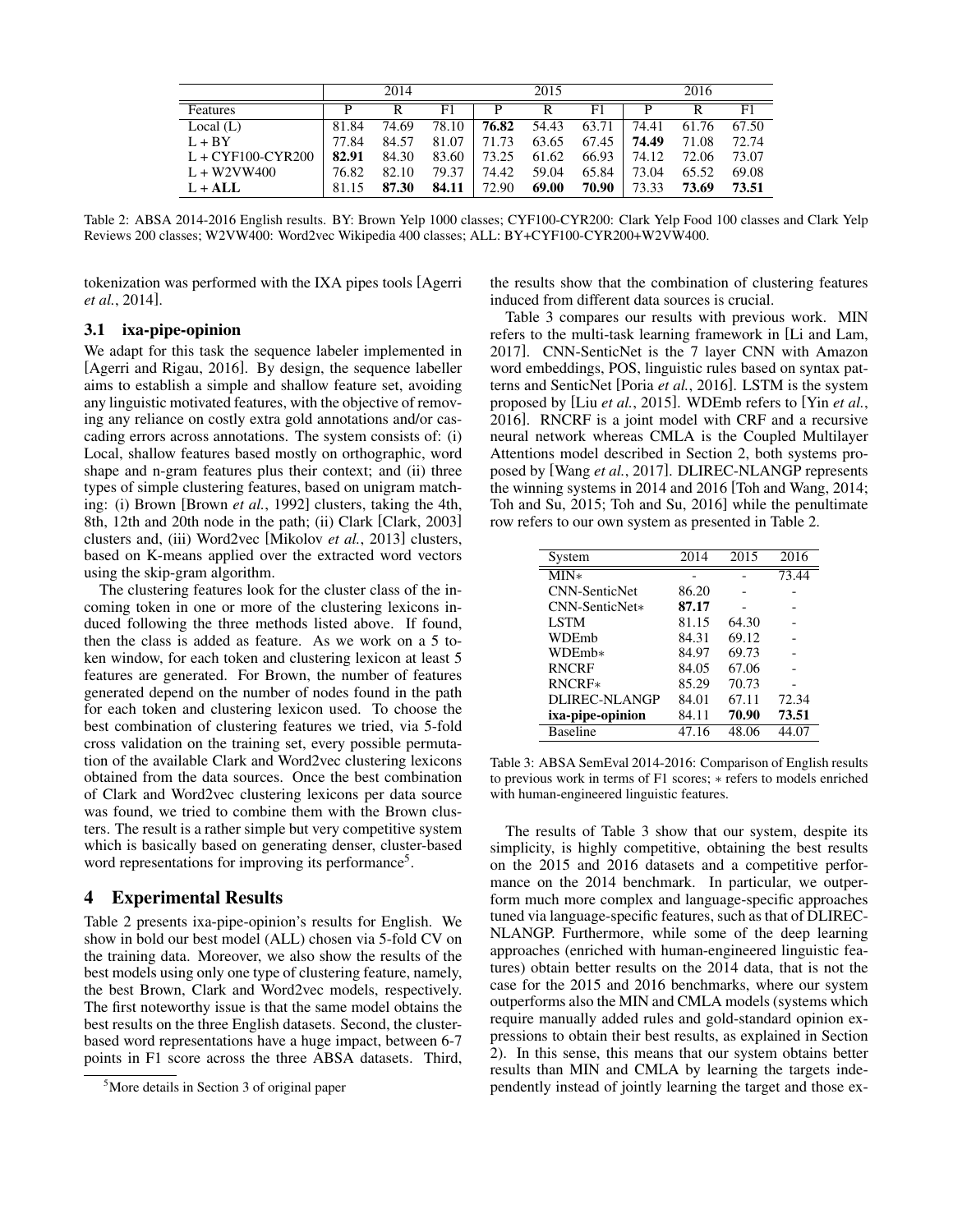<span id="page-3-2"></span>

|                       | 2014  | 2015                     | 2016                     |       |       |       |       |       |
|-----------------------|-------|--------------------------|--------------------------|-------|-------|-------|-------|-------|
| System                | en    | en                       | en                       | es    |       | nl    | ru    |       |
| ixa-pipe-opinion      | 84.11 | 70.90                    | 73.51                    | 69.92 | 69.50 | 66.39 | 65.53 | 60.22 |
| XLM-RoBERTa zero-shot | -     | $\overline{\phantom{0}}$ | $\overline{\phantom{a}}$ | 74.16 | 69.05 | 69.07 | 65.16 | 55.55 |
| XLM-RoBERTa           | 87.62 | 75.91                    | 79.18                    | 77.20 | 78.07 | 74.90 | 74.52 | 68.55 |

Table 4: Overview of F1 scores and comparison with current state-of-the art cross-lingual systems.

pressions that convey the polarity of the opinion, namely, the opinion expression.

There seems to be also a correlation between the size of the datasets and performance, given that the results on the 2014 data are much higher than those obtained using the 2015 and 2016 datasets. This might be due to the fact that the 2014 training set is substantially larger. In fact, the smaller datasets seem to affect more the deep learning approaches (LSTM, WDEmb, RNCRF) where only the MIN and CMLA models obtain similar results to ours, albeit using manually added language-specific annotations. Finally, it would have been interesting to compare MIN, CNN-SenticNet and CMLA with our system on the three ABSA benchmarks, but their systems are not publicly available.

#### 4.1 Multilingual

We trained ixa-pipe-opinion for 5 other languages on the ABSA 2016 datasets, using the same strategy as for English. We choose the best Clark-Word2vec combination (with and without Brown clusters) via 5-cross validation. The features are the same as those for English, the only change the data used to train the clusters (Wikipedia in this case). Table [5](#page-3-0) shows that our system outperforms every previous approach for every language. In some cases, such as Turkish and Russian, previous scores were simply baselines provided by the ABSA organizers, but for the rest our system is still significantly better than previous state-of-the-art. In particular, and despite using the same system for every language, we improve over GTI's submission, which implemented a CRF system with linguistic features specific to Spanish [\[Alvarez-](#page-4-24) López et al.[, 2016\]](#page-4-24).

<span id="page-3-0"></span>

| Language | System                | F1    |
|----------|-----------------------|-------|
|          | <b>GTI</b>            | 68.51 |
| es       | $L + CW600 + W2VW300$ | 69.92 |
|          | <b>Baseline</b>       | 51.91 |
|          | $IIT-T$               | 66.67 |
| fr       | $L + CW100$           | 69.50 |
|          | <b>Baseline</b>       | 45.45 |
|          | $IIT-T$               | 56.99 |
| nl       | $L + W2VW400$         | 66.39 |
|          | <b>Baseline</b>       | 50.64 |
|          | Danii.                | 33.47 |
| ru       | $L + CW500$           | 65.53 |
|          | <b>Baseline</b>       | 49.31 |
|          | $L + BW$              | 60.22 |
| tr       | <b>Baseline</b>       | 41.86 |

Table 5: ABSA SemEval 2016: Comparison of multilingual results in terms of F1 scores.

The first difference with respect to the English results is

that combining clustering features is only beneficial for Spanish. Second, the overall results are lower than those obtained in the 2016 English data. This is probably due to training the clusters on Wikipedia data (as opposed to English for which we used Yelp) which is far from optimal for this task. Thus, it would be expected to obtain better results if domain-specific unlabeled data was used to obtain the cluster-based word representations.

Finally, and as an update to the original journal paper, we have evaluated XLM-RoBERTa<sup>[6](#page-3-1)</sup> in two settings: (i) by fine-tuning in each of the languages and, (ii) in a zero-shot setting, namely, training in English and evaluating in each of the respective languages. XLM-RoBERTa [\[Conneau](#page-4-3) *et al.*[, 2019\]](#page-4-3) is a system based on the transformer architecture [\[Devlin](#page-4-2) *et al.*, 2018] which provides a pre-trained language model trained on 2.5 TB of Common Crawl text. These type of language models allows to build rich representations of text and have enabled improvements across most NLP tasks. Table [4](#page-3-2) reports the results for both settings. It can be seen that XLM-RoBERTa obtains huge gains over the previous state-of-the-art results which were reported by our own ixa-pipe-opinion system (except for English 2014). The results also show that for languages other than English, the differences are larger, which probably reflects the non-optimal Wikipedia-based clusters used for those languages.

## 5 Concluding Remarks

We present a simple and general approach to sequence labeling that, at the time of publication, obtained state-of-the-art results in 7 datasets for 6 languages on the ABSA benchmarks [\[Pontiki](#page-4-8) *et al.*, 2016]. We also show that our approach can be straightforwardly adapted to different tasks and domains such as OTE or NER. This is mostly due the clusterbased word representations obtained from large amounts of unlabeled data. Finally, we also include here state-of-theart results using XLM-RoBERTa, showing the improvements that can be obtained by using multilingual and richer contextbased word embeddings and the transformer architecture.

## Acknowledgments

This work has been partially funded by the Spanish Ministry of Science, Innovation and Universities (DeepReading RTI2018-096846-B-C21, MCIU/AEI/FEDER, UE) and by *Ayudas Fundación BBVA a Equipos de Investigación Cient´ıfica 2018* (BigKnowledge). Rodrigo Agerri is funded by the RYC-2017-23647 fellowship and acknowledges the donation of a Titan V GPU by the NVIDIA Corporation.

<span id="page-3-1"></span><sup>&</sup>lt;sup>6</sup>Fine-tuned over 10 epochs, learning rate 5e5, batch size 32 and max length 128 for every language.